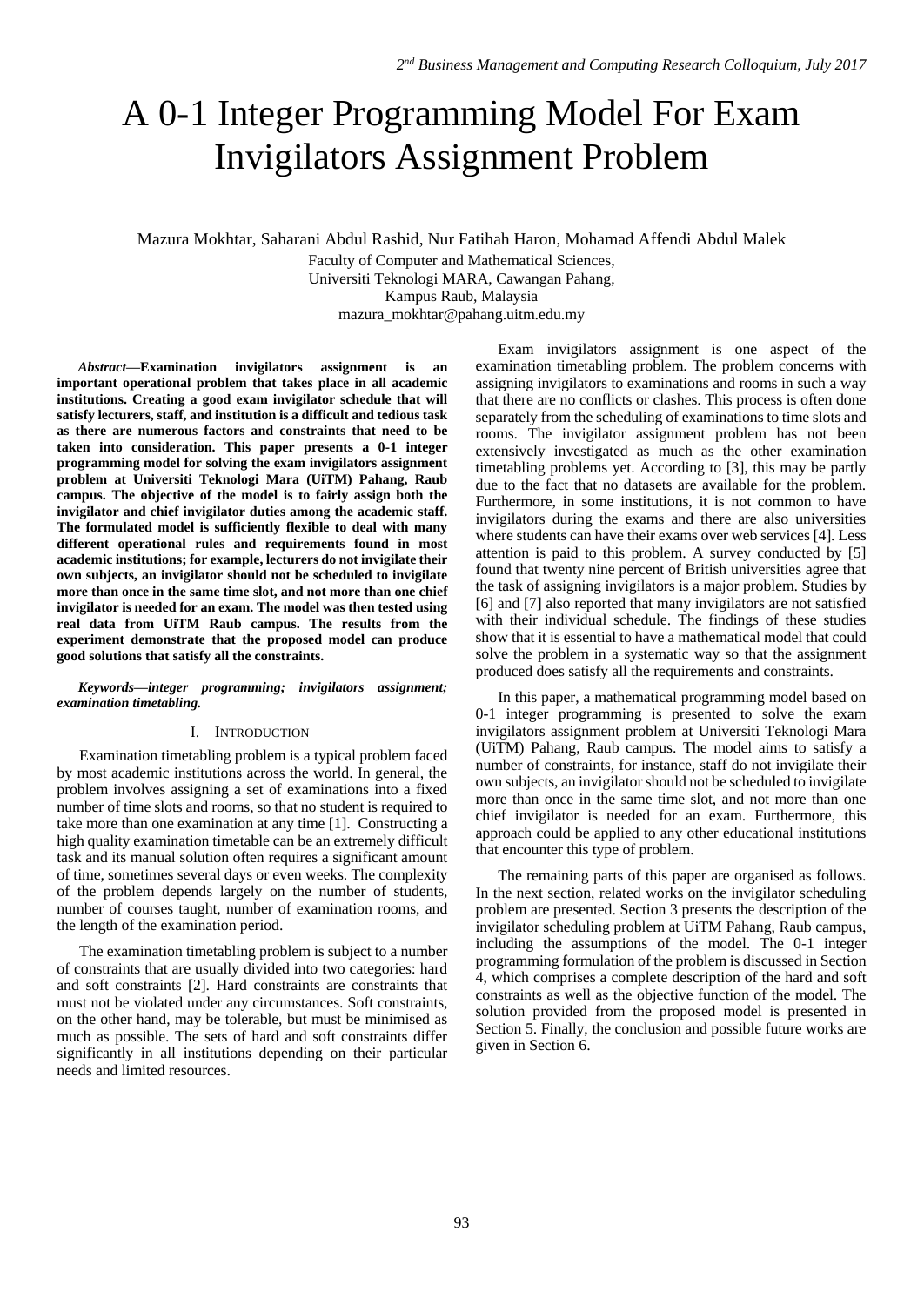## II. LITERATURE REVIEW

The exam invigilators assignment problem varies among institutions, depending on their particular needs and resources. Nevertheless, there are some common requirements that will be the basis of the general system. A lecturer preference survey conducted by [6] suggests that invigilators prefer to have between 2-3 invigilation duties with one or two days gap, and lecturers with other responsibilities such as administrative or research works should be given a reduced number of invigilation duties. The study also presents several hard constraints that should be fulfilled to solve the invigilators assignment problem. Among the constraints are:

- invigilators must not be scheduled to more than one room in a time slot.
- invigilators cannot invigilate their own exam papers.
- invigilators must be assigned fairly.

Over the past several decades, a significant number of articles have been published in the literature and a wide variety of approaches have been proposed to tackle the timetabling problems. Reference [8] classified these approaches into four broad categories: sequential techniques, cluster techniques, constraint-based techniques, and metaheuristics. Reference [9] later added three more categories namely, multicriteria techniques, case-based reasoning techniques, and hyperheuristics or self adaptive techniques. An extensive survey on the literature concerning examination timetabling problems can be found in [10] and [11].

Several researchers have employed a genetic algorithm to solve the exam invigilators assignment problem. Reference [12] for instance used the genetic algorithm to find a solution that does not have overlaps in exams or invigilation duties, while invigilator preferences are satisfied as much as possible. In [13], a basic genetic algorithm framework is combined with a simple user interface based on readily available software tools to develop a computer-based system for assigning invigilators.

Another computer-based system for exam invigilators assignment has been developed by [7]. The system that optimises lecturer preferences enables the lecturers to view the examination timetable, choose their preferred invigilation time slots, specify the examination date and time of their own subjects, and view their individual schedule. On top of that, the system also allows lecturers to provide feedback and any other relevant information to the invigilation scheduling committee.

A common approach to solve the invigilators assignment problem is to mathematically formulate the problem using mathematical programming. Among the studies using this approach are those of [3] and [4]. Reference [3] formulated a mathematical programming model based on integer programming for Universiti Malaysia Pahang (UMP). The model considers three other hard constraints in addition to the ones presented in [6]. The constraints are as such: chief invigilator must be a lecturer, all staff must invigilate a maximum of three examinations within the exam period, and the total number of invigilators assigned to each room has to equal the number of invigilators required for each room. Apart from that, they also proposed a constructive algorithm that can

produce good quality solutions compared with the UMP software. Using multiobjective mixed integer programming, [4] developed a web-based automated system for solving the invigilators assignment problem. The system optimises objectives related to assignment cost, total assignment on individual loads, and total assignment on undesired time slots. The system is tested on real data provided by Industrial Engineering department of Eskisehir Osamngazi University.

Reference [14] formulated the problem of assigning invigilators to exams as a multiobjective integer programme with a weighted objective function that combines a preference function and a workload-fairness function. It uses the concept of combining good solutions in order to yield a better solution. To solve the formulated model, they used a solution technique based on scatter search. A more recent research by  $\begin{bmatrix} 15 \end{bmatrix}$ formulated an invigilator-exam timetabling problem using the non-preemptive goal programming approach. The model offers more fairness by incorporating several preferences related to the equity of the number of invigilating tasks. Furthermore, the proposed model has flexibility in terms of embracing new rules and/or criteria.

III. INVIGILATORS ASSIGNMENT AT UITM RAUB CAMPUS

UiTM Raub campus is one of the UiTM campuses with the total number of students approaching 3,000. The university has three faculties offering five diploma programmes in the fields of Business, Public Administration, Computer Science, and Statistics. At the end of each semester, these students must sit for examinations for a couple of weeks. The examination timetable is prepared by the Examination Unit at the UiTM main campus. Once the examination timetable is available, it is sent to all faculties and branch campuses for rooms and invigilators assignment. Currently, the invigilator assignment for UiTM Raub campus is prepared manually by the Academic Affairs Division. The process requires several days of work and the solution obtained sometimes fails to adhere to some requirements imposed by the scheduler. For these reasons, a mathematical programming model has been formulated for the problem based on the following assumptions:

- 1. The examination timetable is readily available.
- 2. The examination rooms with sufficient capacity are available.
- 3. The model focuses on scheduling academic staff for the exams.
- 4. Each staff has an equal chance to be selected as a chief invigilator.

## IV. PROBLEM FORMULATION

In this section, the 0-1 integer programming model for the exam invigilators assignment problem is described in detail. Reference [3] constituted the core of the model, although there are a few differences stemming from specific rules in the following lists contain all sets, indices, parameters, and decision variables.

*Sets:*

*N* Set of all examinations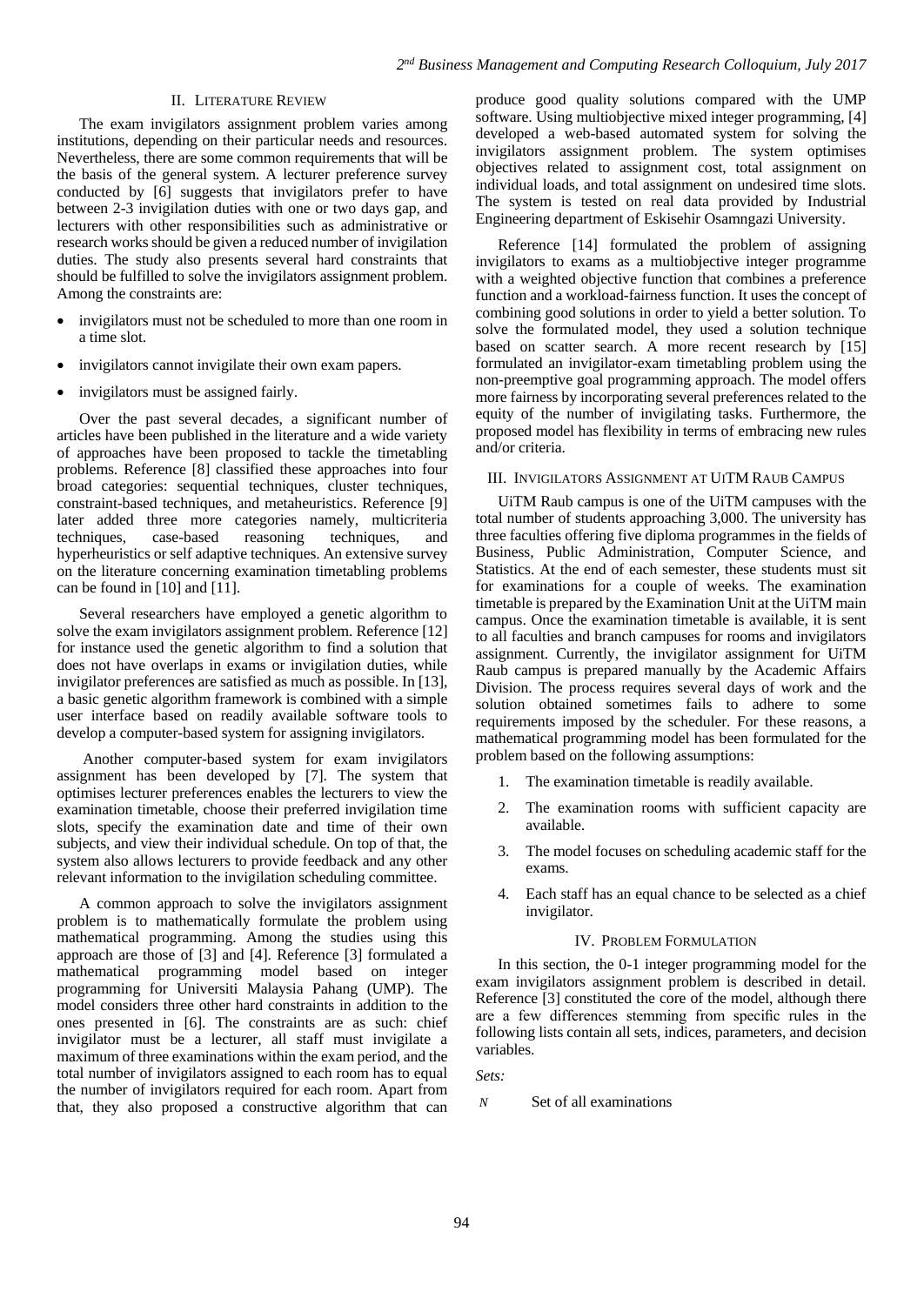- Set of academic staff
- *R* Set of rooms
- *T* Set of time slots

*Indices:*

- *i* Index for exams,  $i \in \{1, ..., N\}$
- *s* Index for staff,  $s \in \{1, \ldots, S\}$
- *r* Index for rooms,  $r \in \{1,...,R\}$
- *t* Index for time slots,  $t \in \{1,...,T\}$

#### *Parameters:*

| The number of invigilators required in each room $r$ .<br>$S_{r}$ |  |
|-------------------------------------------------------------------|--|
|-------------------------------------------------------------------|--|

*<sup>a</sup>is* The exam-staff matrix. 1 denotes the lecturer teaches the course in that semester, 0 otherwise.

 $v_{it}$ 1 if examination  $i$  is scheduled on time slot  $t$ , 0 otherwise.

*<sup>w</sup>ir* 1 if examination  $i$  is assigned to room  $r$ , 0 otherwise.

 $z_{rt}$ 1 if room  $r$  is assigned to time slot  $t$ , 0 otherwise.

## *Decision Variables:*

- $x_{\rm srt}$ 1 if staff  $s$  is assigned to invigilate in room  $r$  in time slot  $t$  as the chief invigilator, and 0 otherwise.
- $y_{\text{str}}$ 1 if staff  $s$  is assigned to invigilate in room  $r$  in time slot *t* as an invigilator, and 0 otherwise.

#### *Objective function:*

The objective function of the model is constructed with the aim to find a schedule that keeps the number of invigilation duties among the staff balanced. It can be formulated as [3]:

$$
\min \sum_{s=1}^{S} f(x_{srt}, y_{srt})
$$
 (1)

where

S = Set of academic staff  
\nSet of rooms  
\n*R* Set of rooms  
\nSet of times slots  
\n
$$
Index for exams, i ∈ {1,..., N}
$$
\n
$$
index for exams, i ∈ {1,..., S}
$$
\n
$$
Index for forms, r ∈ {1,..., R}
$$
\n
$$
Index for times lots, t ∈ {1,..., R}
$$
\n
$$
index for times lots, t ∈ {1,..., T}
$$
\n
$$
Parameters:
$$
\n
$$
S, \text{ The number of invigilators required in each room } r.
$$
\n
$$
R = \text{mean-state matrix. 1 denotes the letterer teaches the course in that semester, 0 otherwise. 1 if examination i is scheduled on time slot t, 0 otherwise. 1 if examination i is assigned to room r, 0 otherwise. 1 if from r is assigned to time slot t, 0 otherwise.\n
$$
x_{sr} = 1 \text{ if staff } s \text{ is assigned to invigilate in room } r \text{ in time slot } t \text{ as the chief invigilator, and 0 otherwise. 1 if staff s is assigned to invigilate in room } r \text{ in time slot } t \text{ as an invigilator, and 0 otherwise. 2 by 
$$
y_{sr} = 1 \text{ if staff } s \text{ is assigned to invigilate in room } r \text{ in time slot } t \text{ as an invigilator, and 0 otherwise. 2 by 
$$
y_{sr} = 1 \text{ if staff } s \text{ is assigned to invigilate in room } r \text{ in time slot } t \text{ as an invigilator, and 0 otherwise. 3 by 
$$
y_{sr} = 1 \text{ if } s = 1 \text{ if } s = 1 \text{ if } s = 1 \text{ if } s = 1 \text{ if } s = 1 \text{ if } s = 1 \text{ if } s = 1 \text{ if } s = 1 \text{ if } s = 1 \text{ if } s = 1 \text{ if } s = 1 \text{ if } s = 1 \text{ if } s = 1 \text{ if } s = 1 \text{ if } s = 1 \text{ if } s = 1 \text{ if } s = 1 \text{ if } s = 1 \text{ if } s = 1 \text{ if } s = 1 \text{ if } s = 1 \text{ if } s = 1 \text{ if } s = 1 \text{ if } s = 1 \text{ if } s = 1 \text{ if } s = 1 \text{ if } s = 1 \text{ if } s = 1 \text{ if } s = 1 \text{ if } s = 1 \text
$$
$$
$$
$$
$$

The objective function (1) can be rewritten as

$$
\min \sum_{s=1}^{S} u_s \tag{2}
$$

subject to

$$
\sum_{t=1}^{T} \sum_{r=1}^{R} (x_{srt} + y_{srt}) - Mu_s \le \frac{\sum_{t=1}^{T} \sum_{r=1}^{R} z_{rt} S_r}{S}
$$
(3)

where *M* is a large positive number and  $u_s$  ( $s = 1, 2, \dots S$ ) are indicator variables restricted to be either zero or one.

#### *Constraints:*

The constraints for the exam invigilators assignment model are briefly listed as follows:

a) Invigilators or chief invigilators cannot invigilate their own exam paper.

$$
\sum_{i=1}^{N} \sum_{t=1}^{T} \sum_{r=1}^{R} (a_{is} v_{it} w_{ir}) (x_{srt} + y_{srt}) = 0 \text{ for all } s \in S \qquad (4)
$$

b) No lecturer is assigned to multiple rooms at the same time.

$$
\sum_{r=1}^{R} (x_{srt} + y_{srt}) \le 1 \quad \text{for all } s \in S \text{ and for all } t \in T \tag{5}
$$

c) All lecturers are required to invigilate exams not more than *k* times within the exam period.

$$
\sum_{t=1}^{T} \sum_{r=1}^{R} (x_{srt} + y_{srt}) \le k \quad \text{for all } s \in S
$$
 (6)

d) Each staff is assigned as a chief invigilator not more than *l* times.

$$
\sum_{t=1}^{T} \sum_{r=1}^{R} y_{srt} \le l \text{ for all } s \in S
$$
 (7)

e) The total number of staff to invigilate room  $r$  in time slot  $t$ must be equal to the number of invigilators required for each room.

$$
\sum_{s=1}^{S} (x_{srt} + y_{srt}) = z_{rt} S_r \text{ for all } r \in R \text{ and for all } t \in T \quad (8)
$$

f) There is only one chief invigilator for room  $r$  in time slot  $t$ .

$$
\sum_{s=1}^{S} y_{srt} = z_{rt} \quad \text{for all} \quad r \in R \text{ and for all } t \in T \tag{9}
$$

### V. MODEL IMPLEMENTATION

This section presents the implementation of the model into a case of exam invigilator scheduling problem at Universiti Teknologi Mara (UiTM) Raub campus. The problem (for March 2016) consists of planning 87 different examinations for 19 days using 8 rooms of different capacities. There are two time slots reserved for examinations per day. The university has 105 academic staff who can serve as invigilators during the exams.

The optimal solution is obtained in a few seconds by using MATLAB R2014a software programme. The results are summarised in Table I and Table II. Based on the result in Table I, it is clear that the proposed exam invigilators assignment model could produce a solution that satisfies all the constraints without any cost to the objective function. Table II shows the results of the invigilators assignments using the formulated model, which constitutes the main output of the model. The invigilators' duties for each exam are provided in the fourth and eighth columns of Table II. The total number of invigilation duties for each staff is obtained as either 1 or 2.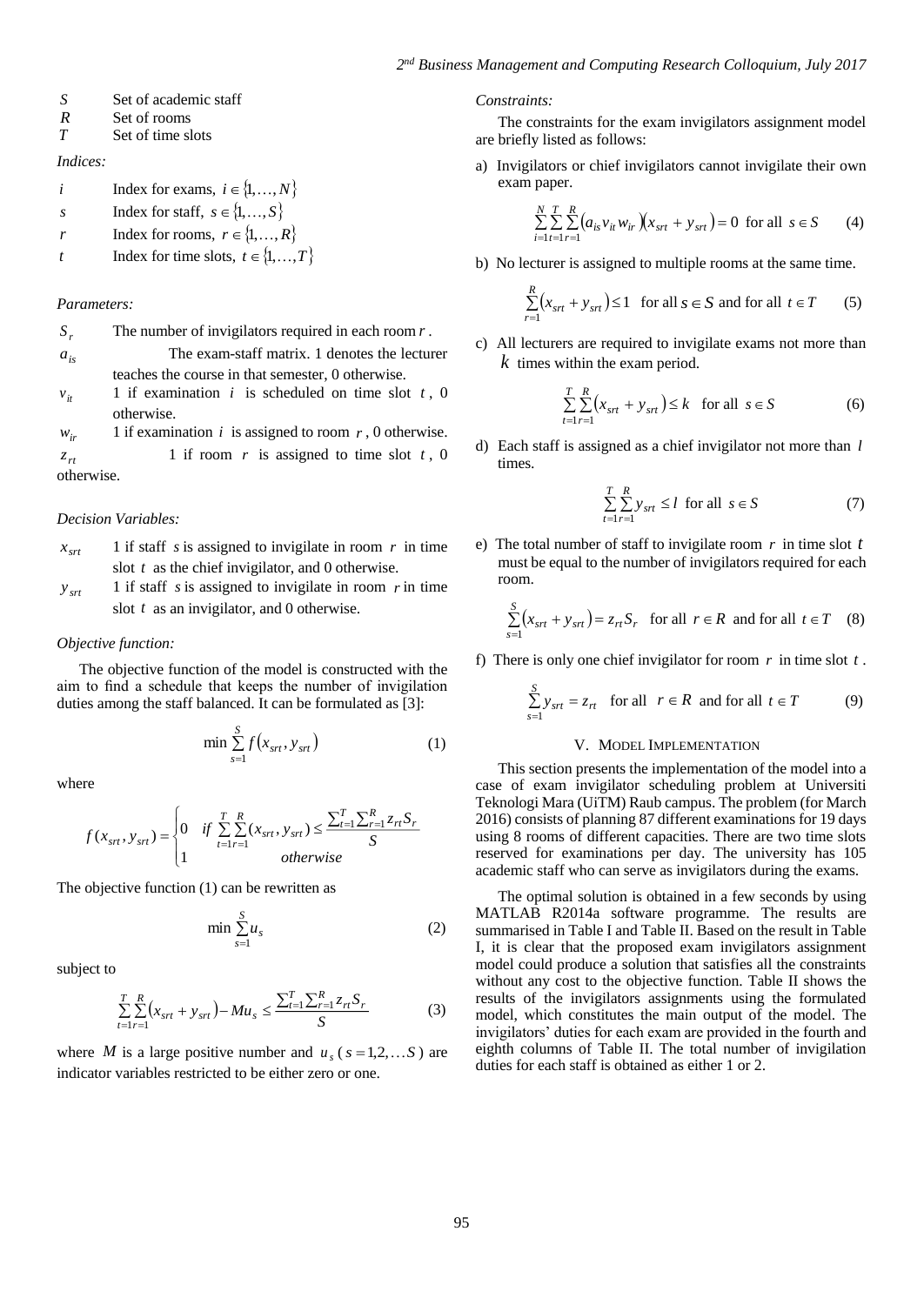| TABLE I. | <b>INVIGILATOR SCHEDULING RESULT</b> |
|----------|--------------------------------------|
|          |                                      |

| <b>Constraints</b>                                                                           | Proposed approach |
|----------------------------------------------------------------------------------------------|-------------------|
| Invigilators or chief invigilators cannot invigilate their own exam paper.                   | Yes               |
| No lecturer is assigned to multiple rooms at a same time.                                    | Yes               |
| All lecturers are required to invigilate exams not more than 2 times within the exam period. | <b>Yes</b>        |
| Each staff is assigned as a chief invigilator not more than one.                             | Yes               |
| Each room should be assigned the required number of invigilators.                            | <b>Yes</b>        |
| Each room should be assigned only one chief invigilator.                                     | <b>Yes</b>        |
| Objective Value                                                                              | 0                 |

| Day            | <b>Timeslot</b> | Room           | Invigilator                    | Day                | <b>Timeslot</b> | Room           | Invigilator                 |
|----------------|-----------------|----------------|--------------------------------|--------------------|-----------------|----------------|-----------------------------|
|                | $\mathbf{1}$    | $\mathbf{1}$   | 5, 29, 30, 38 (C), 39, 78, 99  |                    |                 | $\mathbf{1}$   | 18, 37, 50, 59 (C), 72, 101 |
|                |                 | $\overline{c}$ | 85 (C)                         |                    |                 | $\overline{c}$ | 97 <sub>(C)</sub>           |
|                |                 | 3              | 88, 101 (C)                    | 9                  | 16              | 3              | 63 <sub>(C)</sub>           |
|                | $\sqrt{2}$      | $\mathbf{1}$   | 7, 22, 41, 63, 93 (C), 94, 104 |                    |                 | 4              | 25(C)                       |
|                |                 | $\overline{c}$ | 31 (C), 66                     |                    | 17              | $\mathbf{1}$   | 77, 83 (C)                  |
| $\mathbf{1}$   |                 | 3              | 51, 67 $(C)$                   |                    |                 | 3              | 86 (C)                      |
|                |                 | $\overline{4}$ | 56 (C)                         | 10                 | 18              | $\mathbf{1}$   | 11, 61, 69 $(C)$ , 71       |
|                |                 | 5              | 90(C)                          |                    | 19              | $\mathbf{1}$   | 30, 41, 47 (C), 52          |
|                |                 | 6              | 75 (C)                         |                    | 20              | $\mathbf{1}$   | 20 (C), 83, 93              |
|                |                 | 7              | 79 (C)                         | 11                 | 21              | $\mathbf{1}$   | 9, 12, 28, 40, 76 (C), 85   |
|                |                 | 8              | 100(C)                         |                    |                 | 3              | 60(C)                       |
|                | 3               | $\mathbf{1}$   | 20, 33 (C), 43, 44, 47, 95     |                    |                 | $\mathbf{1}$   | 12 (C), 14                  |
|                |                 | $\overline{c}$ | 13 (C), 55                     | 12                 | 22              | 3              | 22(C)                       |
| $\overline{2}$ |                 | 3              | 102 (C)                        |                    | 23              | $\mathbf{1}$   | 6 (C), 43, 48, 68, 101      |
|                | $\overline{4}$  | $\mathbf{1}$   | 4, 5, 46, 73, 78, 105 (C)      |                    | 24              | $\mathbf{1}$   | 2 (C), 49, 71               |
|                |                 | $\overline{c}$ | 15(C)                          | 13                 | 25              | $\mathbf{1}$   | 15, 54, 62 (C), 84, 87      |
| 3              | 5               | $\mathbf{1}$   | 7 (C), 61, 66, 79, 82, 86      |                    | 26              | $\mathbf{1}$   | $36, 57, 70$ (C)            |
|                |                 | $\overline{c}$ | 11 <sub>(C)</sub>              | 14                 | 27              | $\mathbf{1}$   | 10, 39 (C), 76, 98          |
|                |                 | 6              | $\mathbf{1}$                   | 29, 45, 46, 92 (C) | 15              | 28             | $\mathbf{1}$                |
| 4              | $\tau$          | $\mathbf{1}$   | 1, 18, 27, 28 (C), 37          |                    | 29              | $\mathbf{1}$   | 77 (C), 80                  |
|                | 8               | $\mathbf{1}$   | 23 (C), 24, 49, 81, 94, 95     | 16                 | 30              | $\,1$          | 16 (C), 21, 55, 64, 69      |
|                |                 | $\overline{c}$ | 96 (C)                         |                    | 31              | $\mathbf{1}$   | 10, 35, 57 (C), 58, 98      |
| 5              | 9               | $1\,$          | 2, 3, 53 (C), 65, 73, 92       | 17                 | 32              | $\mathbf{1}$   | 8, 26 (C), 33, 60, 103      |
|                | 10              | $\mathbf{1}$   | 17 (C), 32, 34, 53, 54         |                    | 33              | $\mathbf{1}$   | $6, 45, 65, 89$ (C)         |
|                | 11              | $\mathbf{1}$   | 48 (C), 56, 72, 105            | 18                 | 34              | $\mathbf{1}$   | 21, 84 (C), 91, 96, 97, 103 |
| 6              | 12              | $\mathbf{1}$   | 8, 38, 58, 70, 99 (C)          |                    | 35              | $\mathbf{1}$   | 32 (C), 44, 87              |
|                |                 | $\overline{c}$ | 74 (C)                         | 19                 | 36              | $\mathbf{1}$   | 50 (C), 62, 100, 104        |
|                |                 | 3              | 42(C)                          |                    | 37              | $\mathbf{1}$   | 16, 27 (C), 80, 90          |
| $\tau$         | 13              | $\mathbf{1}$   | 14 (C), 19, 81                 |                    |                 |                |                             |
| 8              | 14              | $\mathbf{1}$   | 4 (C), 9, 64, 75, 82           |                    |                 |                |                             |
|                | 15              | $\mathbf{1}$   | 24, 52, 88 (C)                 |                    |                 |                |                             |

TABLE II. THE INVIGILATORS TIMETABLE

 $C =$ Chief Invigilator